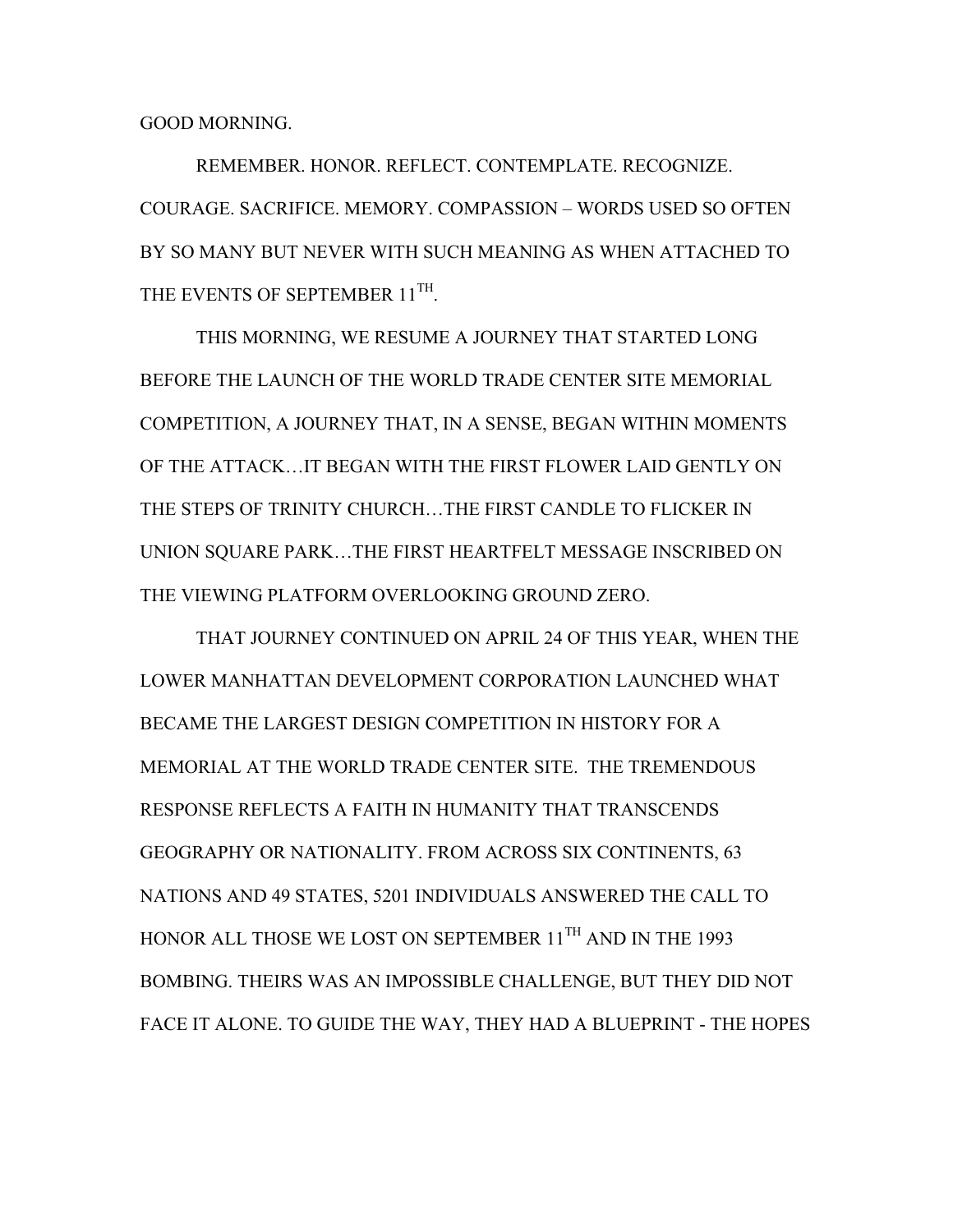AND ASPIRATIONS OF THE PUBLIC, EMBODIED IN THE COMPETITION MISSION STATEMENT AND PROGRAM.

I WOULD LIKE TO ACKNOWLEDGE THE LMDC'S FAMILY ADVISORY COUNCIL MEMBERS, WHO DEVELOPED THE FIRST DRAFT OF THE MISSION AND PROGRAM OVER A YEAR AND A HALF AGO. THE COURAGE YOU HAVE DEMONSTRATED IN THE FACE OF SUCH PROFOUND PERSONAL LOSS SHOULD BE AN INSPIRATION TO EVERY ONE OF US. THANK YOU.

USING THAT PROGRAM AND MISSION STATEMENT AS A STARTING POINT, WE ENGAGED IN A GREAT PUBLIC DISCOURSE THAT RECALLED THE FINEST TRADITIONS OF THE VERY DEMOCRACY THAT CAME UNDER ATTACK ON SEPTEMBER 11<sup>TH</sup>. FOR MORE THAN 18 MONTHS, THE LMDC JOINED WITH MANY OF YOU - FAMILIES, RESIDENTS, CIVIC LEADERS – AS WELL AS TENS OF THOUSANDS OF INDIVIDUALS AROUND THE WORLD. IN MEETINGS, E-MAILS, DISCUSSIONS, AND TENS-OF THOUSANDS OF PUBLIC COMMENTS, TOGETHER WE SHAPED THE BLUEPRINT THAT WOULD GUIDE THIS COMPETITION.

THAT BLUEPRINT ENSURES THAT FUTURE GENERATIONS WILL ALWAYS KNOW WHERE THE TOWERS ONCE STOOD, AND NEVER FORGET EVERY INDIVIDUAL WHO DIED DURING TWO NATIONAL DAYS OF TRAGEDY. THAT THERE WILL ALWAYS BE A CONTEMPLATIVE PLACE FOR QUIET REFLECTION, AND A FINAL RESTING PLACE FOR THOSE KNOWN ONLY TO GOD.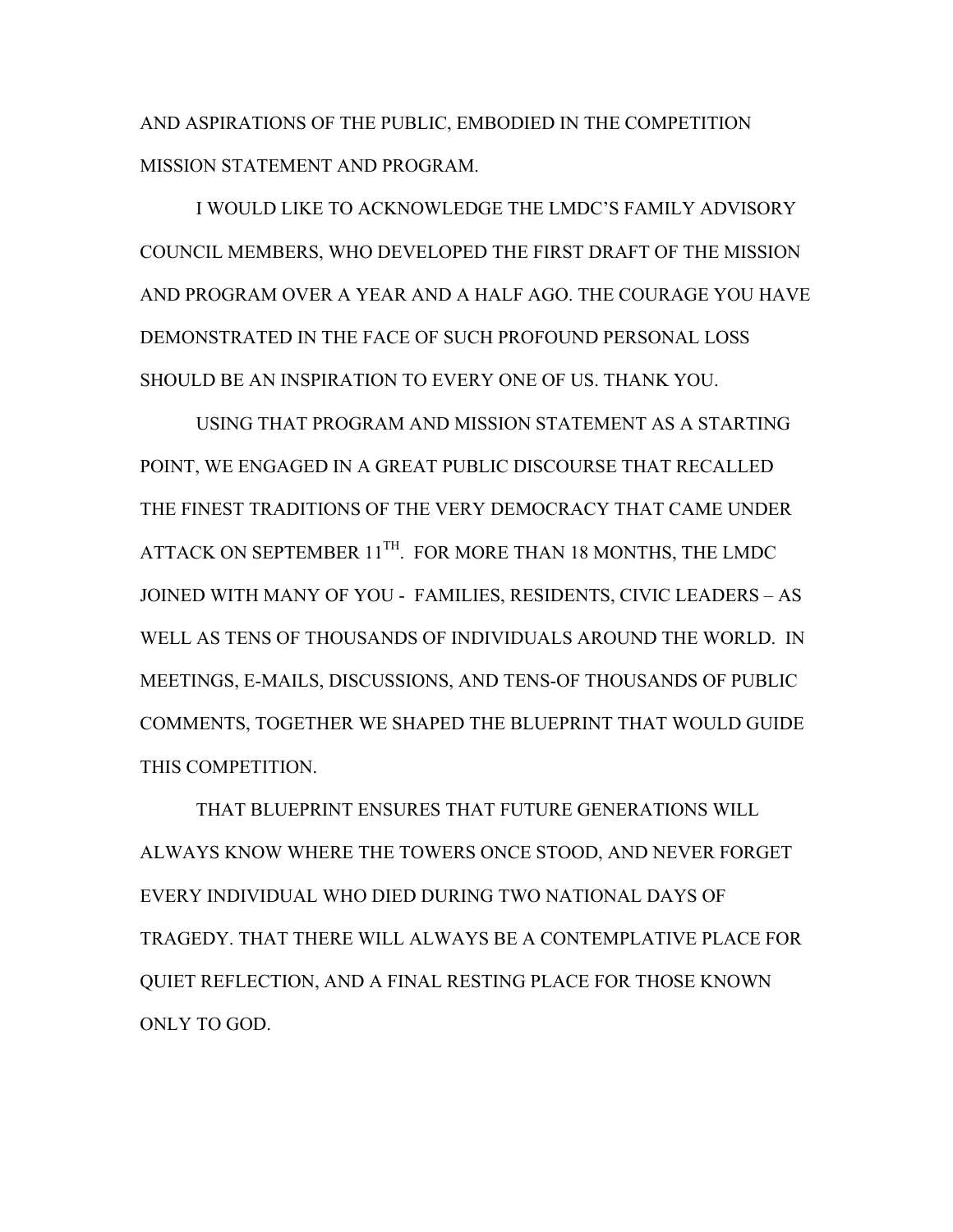TODAY, WE COME TOGETHER TO SEE HOW EIGHT FINALISTS GAVE FORM TO THOSE POWERFUL IDEAS. THE FINALISTS WERE SELECTED BY AN INDEPENDENT JURY THAT DEDICATED HUNDREDS OF HOURS OF THEIR TIME TO REVIEW THE SUBMISSIONS. I WANT TO THANK OUR JURY MEMBERS FOR LENDING SUCH EXPERTISE AND INSIGHT TO THIS EFFORT. I KNOW HOW DIFFICULT IT HAS BEEN TO MAKE THESE DECISIONS. I ALSO KNOW IT WILL NOT GET ANY EASIER. YOU HAVE MANAGED THIS PROCESS WITH DIGNITY AND GRACE, AND I HAVE THE FULLEST CONFIDENCE THAT AS WE MOVE FORWARD, YOU, AND YOU ALONE, WILL CHOOSE A TRULY FITTING MEMORIAL. I ALSO WANT TO THANK ANITA CONTINI, LMDC'S VICE PRESIDENT FOR MEMORIAL AND CULTURAL PROGRAM, WHO HAS DONE AN EXPERT JOB SEEING THIS COMPETITION THROUGH.

AND I WANT TO THANK EVERYONE FROM AROUND THE WORLD WHO SUBMITTED PROPOSALS. YOUR VERY PARTICIPATION IS A MONUMENT TO OUR SHARED LOSS.

NOW I WOULD LIKE TO INTRODUCE A DISTINGUISHED AMERICAN, WHO IN THE LAST TWO YEARS, HAS GIVEN A LIFETIME OF PUBLIC SERVICE ON BEHALF OF LOWER MANHATTAN, AFTER HE HAD ALREADY GIVEN DECADES OF SERVICE ON BEHALF OF OUR NATION. BEFORE THERE WAS AN LMDC, BEFORE THERE WAS A SITE PLAN, BEFORE THERE WAS A MEMORIAL COMPETITION, THERE WAS JOHN WHITEHEAD, WHOSE WISDOM LIT THE PATH THAT BROUGHT US HERE.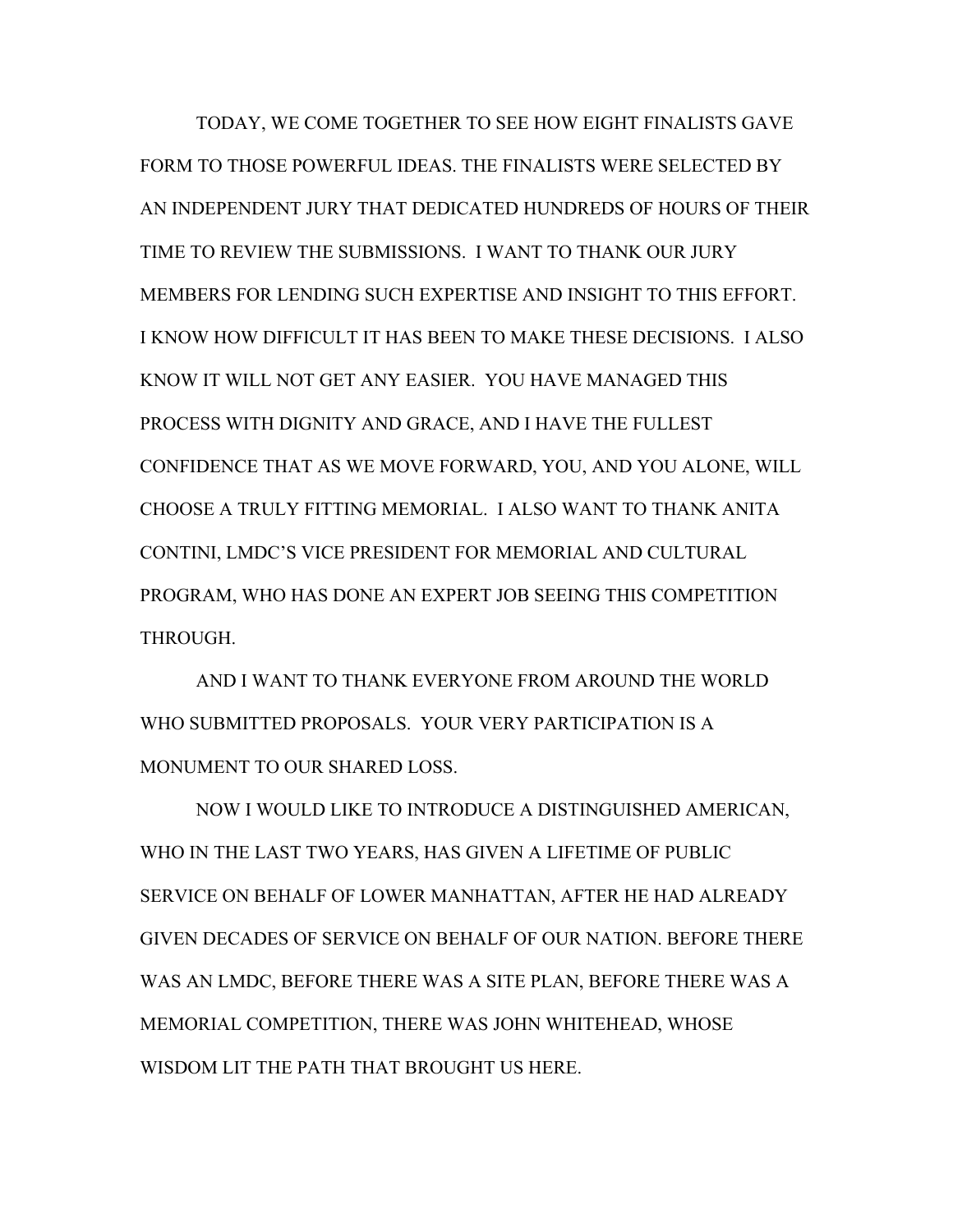CHAIRMAN WHITEHEAD.

## **CONCLUSION**

NOW I WOULD LIKE TO INVITE ALL OF YOU TO DISCOVER THESE EIGHTS DESIGNS. I WILL NOT ATTEMPT TO EXPLAIN THEM, BECAUSE I COULD NOT DO THEM JUSTICE. INSTEAD, I WILL LET THEM SPEAK FOR THEMSELVES. NOT EVERY QUESTION HAS BEEN ANSWERED, PARTICULARLY HOW WE RECOGNIZE THOSE WE LOST, NOR CAN EVERY QUESTION BE ANSWERED TODAY. FOR OUR UNDERSTANDING WILL EVOLVE OVER TIME, AS WILL THE MEMORIAL. IT IS ONLY THROUGH THIS PRISM OF TIME THAT THE MEMORIAL CAN BE JUDGED. THE MEMORIAL FINALISTS YOU WILL SEE TODAY REFLECT THE PUBLIC'S ASPIRATIONS AND AS SUCH, THE FINALISTS TELL US AS MUCH ABOUT OURSELVES AS THEY DO ABOUT THOSE THEY SEEK TO REMEMBER AND HONOR.

WHICHEVER MEMORIAL THE JURY SELECTS, WHEN THEIR WORK IS DONE, WE WILL HAVE CREATED A LIVING 16-ACRE MEMORIAL. WE WILL HAVE RECLAIMED OUR PROUD SKYLINE WITH THE TALLEST BUILDING IN THE WORLD, A NEW SYMBOL OF OUR NATION'S RESILIENCE. WE WILL HAVE RESTORED LIGHT AND LIFE TO A PLACE MADE DARK BY EVIL. WE WILL HAVE MET TERROR WITH CULTURE, AND HATRED WITH HEALING. WE WILL HAVE RESTORED THE ECONOMIC ENGINE THAT WILL FUEL OUR RESURGENCE. AND WE WILL HAVE CREATED A SANCTUARY WITHIN A